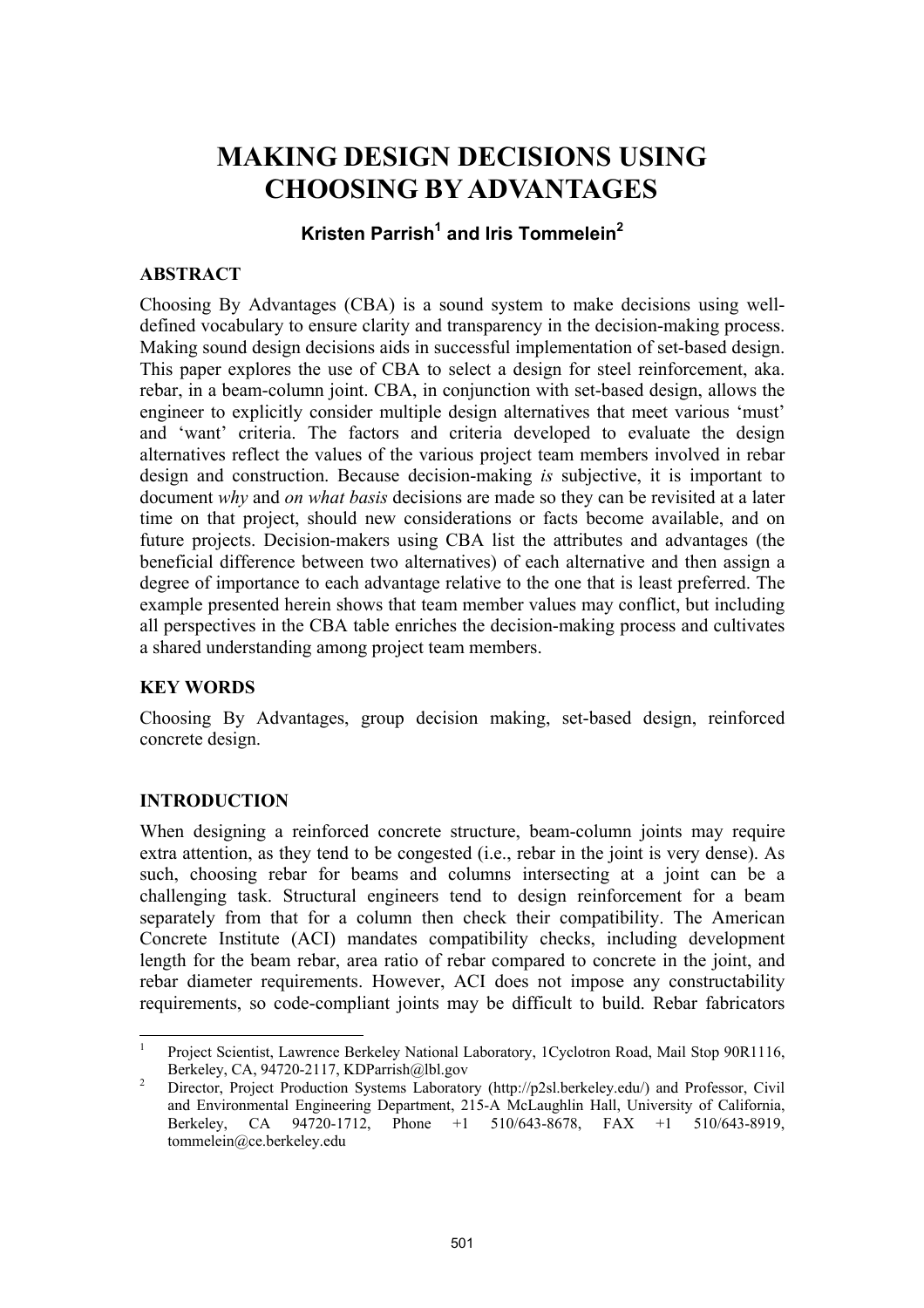and placers, in fact, may find code-compliant designs far from satisfactory. CBA allows such project team members to have an input in the selection from alternative designs. This paper presents an example of CBA used to select rebar for a beamcolumn joint. Parrish (2009, pp. 136-164) provides more detail about this example.

## **RELATED WORK**

The authors explored decision-making processes that could support group decisionmaking necessary for evaluating alternatives developed in set-based design. Saaty (1990) developed the Analytic Hierarchy Process (AHP) for decision-making, which makes use of pair-wise comparisons of criteria. Thurston (1990; 2006) explains Multiattribute Utility Theory in the context of engineering decision-making, which involves assigning preference to multiple attributes and combining these preferences (via weighted averages) to determine the most-preferred alternative. Ullman (2001) explains Robust Decision-making, a system that focuses on making decisions given incomplete information. Suhr (1999) developed the Choosing By Advantages Decisionmaking System (CBA), a system that considers advantages of alternatives and makes comparisons based on these advantages, presented herein.

CBA defines a vocabulary for use in the decision-making process, and CBA practitioners and trainers insist on its consistent use to make sure all people involved in the decision-making process are "speaking the same language"—a necessary prerequisite for sound decision-making. CBA defines the terms alternative, factor, criterion, attribute, advantage, and importance of an advantage. An alternative is a possible decision (e.g., choose alternative 1 or alternative 2). A factor is a container for criteria, attributes, advantages, importance, and other types of data (Suhr 1999, p. 15). A criterion is a decision rule or guideline established by the decision-maker(s). A criterion may be a 'must' criterion, representing conditions each alternative must satisfy, or a 'want' criterion, representing preferences of one or multiple decisionmakers. CBA considers cost separately from other factors, and does not treat it as a criterion. An attribute is "a characteristic, quality, or consequence of *one* alternative." An advantage is a beneficial difference between *two* and only *two* attributes. Only advantages are expressed in the CBA system, i.e., a disadvantage of one alternative is listed as an advantage of another.

CBA is a decision-making system that includes methods for virtually all types of decisions, from very simple to very complex. This paper presents the Tabular Method, used for moderately complex decisions. For moderately complex decisions, like the one presented here, the CBA process consists of five phases: (1) the Stage-Setting Phase, (2) the Innovation Phase, (3) the Decisionmaking Phase, (4) the Reconsideration Phase, and (5) the Implementation Phase. The third phase is the primary subject of Suhr's 1999 book, *The Choosing By Advantages Decisionmaking System.* In the Tabular Method, Phase 3 comprises four steps: (1) Summarize the attributes of each alternative, (2) Determine the advantages of each alternative, (3) Assign a degree of importance to each advantage, and (4) Choose the alternative with the greatest total importance of advantages.

CBA anchors decisions to relevant facts and postpones value judgment about alternatives until the last responsible moment (Poppendieck 2000), when failing to make a decision eliminates an alternative. Project team members try to keep the set of alternatives considered as broad as possible at the outset of the decision-making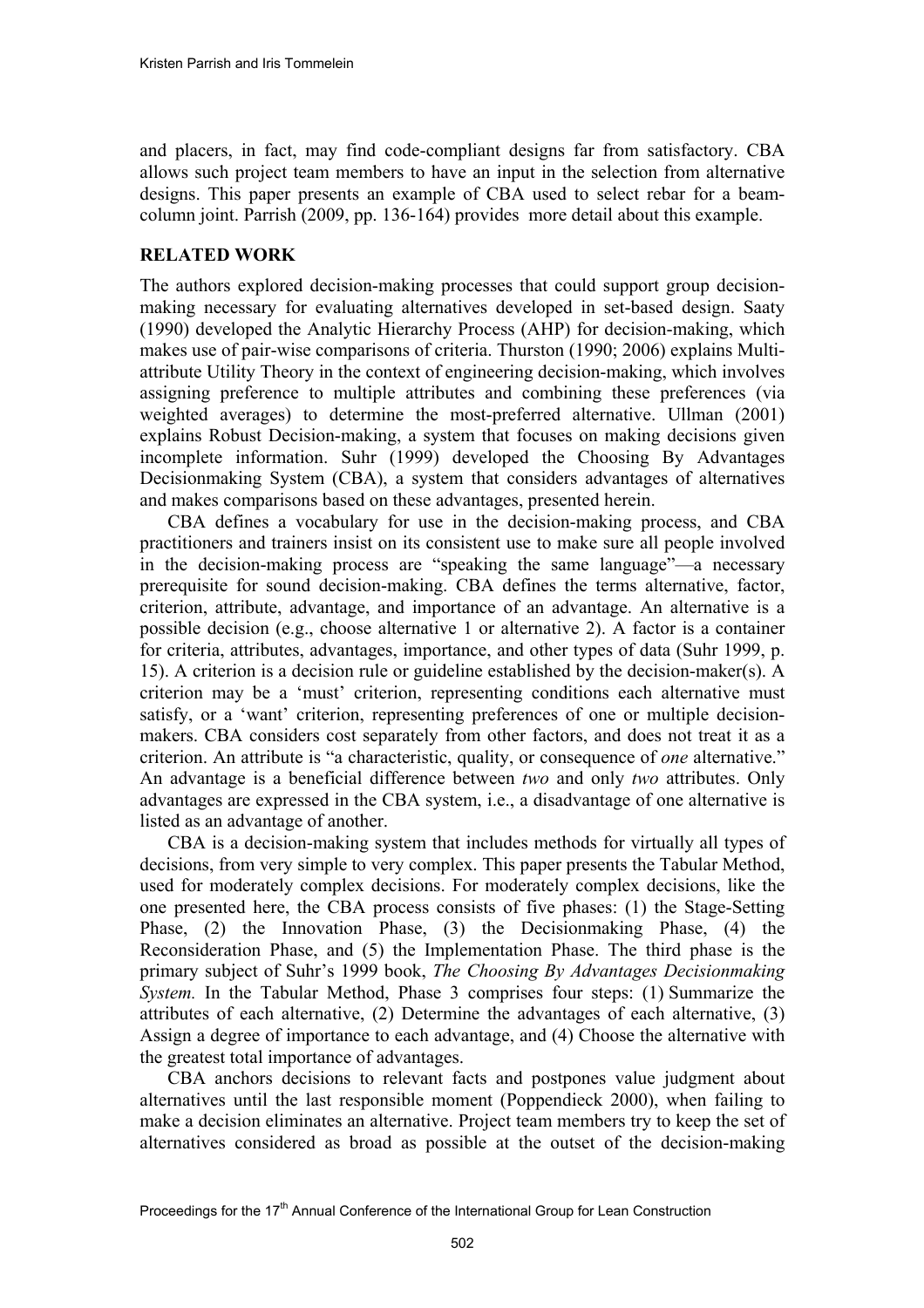process. Team members can develop multiple factors with different 'want' criteria to postpone making value judgments about alternatives until later in the decision-making process. Summarizing attributes consists of listing facts or data about each alternative, thus anchoring the decision to that data. Attributes are inherent to an alternative, so summarizing them does not involve subjective judgment. Determining the advantages of each alternative does not require subjective judgment itself, though advantages may depend on the 'want' criteria in a given factor, which are subjective. Assigning a degree of importance to each advantage is the first task that requires decision-makers to make value judgment about alternatives, and CBA postpones it as long as possible.

 CBA has been used for group decision-making by the National Park Service (Suhr 2009), choosing a home (Adams 2003), for selecting a green roof (Grant 2007), and for design and construction decision-making (Parrish et al. 2009).

## **EXAMPLE: DEVELOPING A SET OF BEAM-COLUMN JOINT ALTERNATIVES**

Figure 1 shows the rebar area requirements for Beam B and Column C, which intersect at a joint in a reinforced concrete frame. It lists the required area of rebar for each member. To begin, the structural engineer applies a "divide and conquer" methodology, designing the beam and column reinforcement separately, to determine sets of possible beams and columns. This example explores two of the reinforced concrete frame design spaces: one for the reinforcement of the beam and one for the reinforcement of the column. Other dimensions of the design space (not explored here) include beam and column dimensions, concrete strength, aggregate size, and others.



Figure 1: Canonical Example of Reinforced Concrete Frame with Beam B and Column C (Parrish et al. 2007)

During the Innovation Phase of the CBA process, 'must' criteria rule out the unacceptable alternatives. The ACI-318 structural concrete code (ACI 2005), defines 'must' criteria for the minimum area of tension steel,  $A_s$  (top of the beam), and compression steel, As' (bottom of the beam), necessary to achieve the required beam or column flexural strength. In this example, the beam is 47 cm by 61 cm, which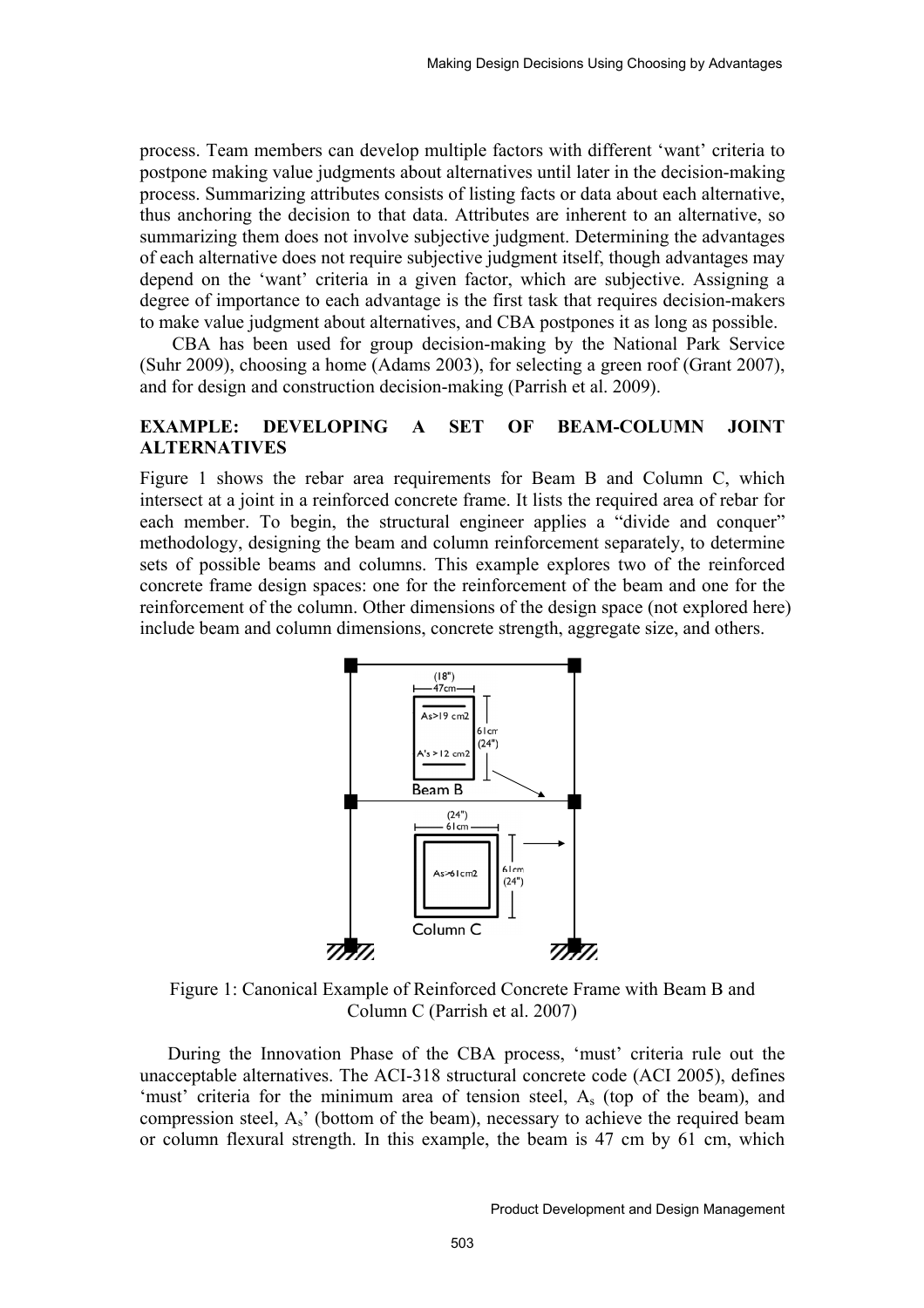requires  $A_s > 19.35$  cm<sup>2</sup> and  $A_s > 11.61$  cm<sup>2</sup>. Similarly, the minimum required steel area for the column is determined to be  $A_s > 61.29$  cm<sup>2</sup>. ACI-318 further limits the reinforcement ratio,  $\rho$  (a ratio of rebar area to concrete area for a given cross section) to a maximum of 0.025 to ensure ductile section behaviour.

After the structural engineer calculates necessary rebar areas, (s)he works with other project team members to define sets of design alternatives for Beam B and Column C. The set of possible designs is large in this case as many reinforcement configurations would meet the rebar area requirements. This example does not show every possible reinforcement alternative. Figure 2 shows a representative sampling of the set of design alternatives for Beam B, including beams reinforced with different bar sizes, as well as different bar configurations (i.e., one or two layers of rebar). Likewise, Figure 3 shows design alternatives for Column C, each reinforced with different bar sizes. Other alternatives include reinforcing the beam or column with smaller rebar  $(\#16$  [US  $\#5$ ] and  $\#19$  [US  $\#6$ ]) or more bars of the sizes shown, as discussed in Parrish (2009, p. 143).



Figure 2: Sampling of the Design Space for Beam B (Figure 4 in Parrish et al. 2007)



Figure 3: Sampling of the Design Space for Column C (Figure 5 in Parrish et al. 2007)

#### **SELECTING BEAM-COLUMN ALTERNATIVES**

Selecting a beam or column alternative is an example of a decision involving mutually-exclusive alternatives with equal dollars (Suhr 1999). Should the alternatives considered here have different costs, the difference is assumed to be marginal, so costs will not be addressed in the selection process.

Six alternative beam-column joints are selected from the set of six beams (Figure 2) and three columns (Figure 3). Clear spacing requirements between the beam and column reinforcement eliminate Beam 1. Beam 4, Beam 5, and Column 3 are reinforced with #32 [US #10] bars (bars with a 32.26 mm diameter). ACI-352 mandates bar diameters be less than or equal to 30.48 mm (ACI 2002); this 'must' criterion eliminates Beam 4, Beam 5, and Column 3 from consideration. Thus, Beams 2, 3, and 6 and Columns 1 and 2 remain in consideration.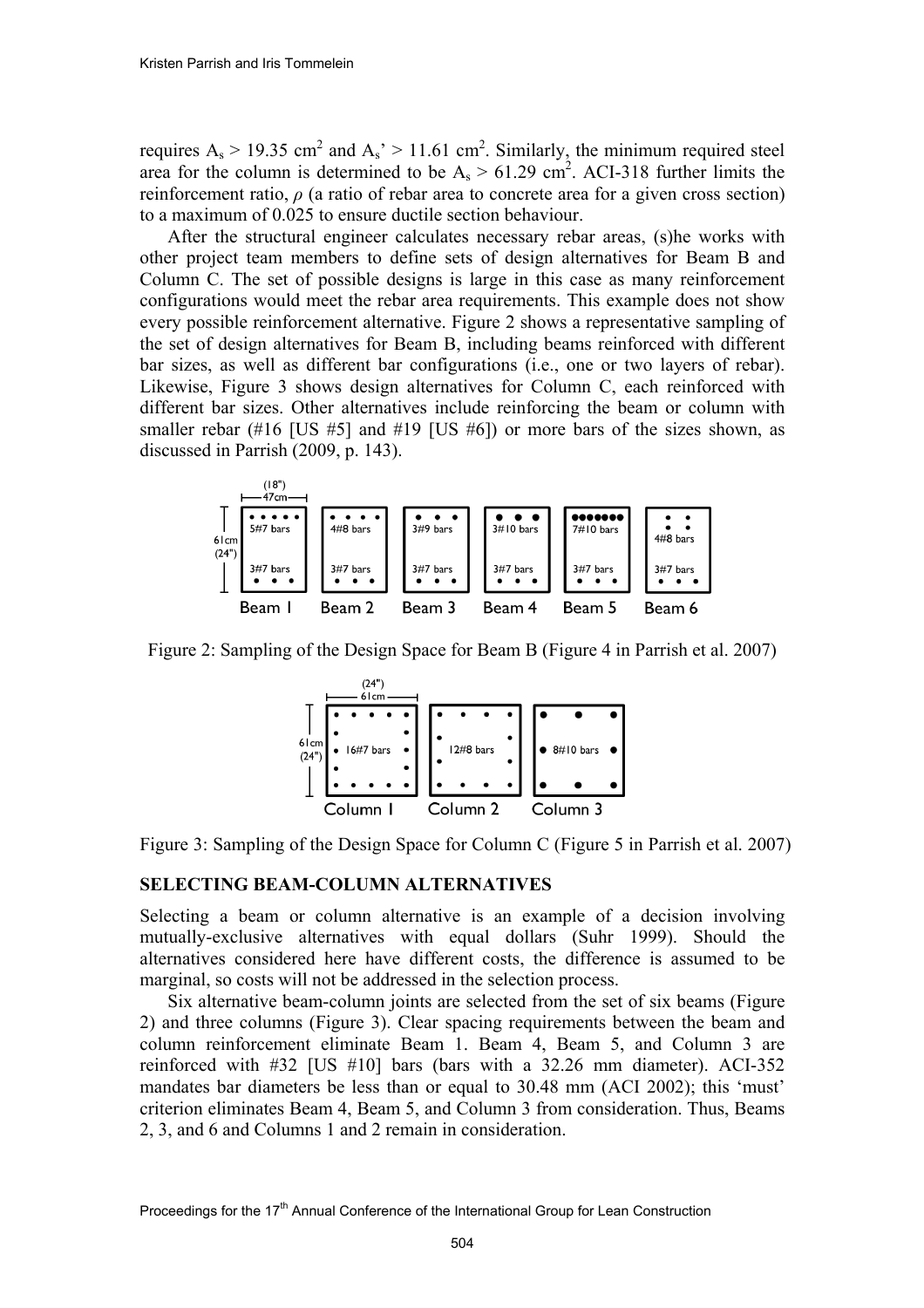#### **DETERMINING FACTORS AND CRITERIA**

Once decision-makers have developed alternatives, they can compare them using the Tabular Method of CBA. Table 1 shows the CBA table for the six beam-column joints considered. The left-hand column lists factors and criteria. Which factors are considered depends on the decision-makers' ability to discern unique advantages of alternatives within that factor (i.e., factors must be chosen to avoid double-counting an advantage). If all alternatives have the same attribute for a given factor, that factor need not be considered. This example presents only factors with advantages. Another group of stakeholders or set of alternatives may warrant different factors.

#### **STRUCTURAL ENGINEER'S FACTORS**

Table 1 lists five factors (labelled SE-1 through SE-5) one specific structural engineer may consider when assessing a set of beam-column joint alternatives.

The factor **SE-1. Total cross-sectional area of rebar in column** refers to whether or not the area of rebar in the column satisfies the 'must' criterion set out in ACI-318. An engineer calculates the required rebar area for the column based on required tension strength for the column. Strength calculations include a strength reduction factor, φ (ranging from .65 to .90), to ensure design is conservative (i.e., column strength exceeds the applied loading). Thus, an engineer may try rebar configurations with less rebar than specified, as strength is likely higher than calculated. Following this logic, a column with  $61.16 \text{ cm}^2$  of rebar is a viable alternative; although strictlyspeaking ACI-318 requires  $61.35 \text{ cm}^2$  of rebar for a column this size ('must' criterion).

The 'want' criterion expresses preference for minimizing the total rebar area to reduce material costs and minimize the reinforcement ratio. Minimizing the reinforcement ratio is thought to minimize congestion. However, in some cases, a smaller total area of rebar may not reduce congestion, as that configuration may include more small bars than one with a greater total area, and thus be more congested.

The factor **SE-2. Total cross-sectional area of rebar in top of beam** refers to whether or not the area of rebar in the top of the beam satisfies the 'must' criterion set out in ACI-318. If grade 420 rebar is used, this 'must' criterion requires at least 19.35  $\text{cm}^2$  of rebar be present in the top of the beam.

The 'want' criterion is to minimize total area.

The factor **SE-3. Spacing for concrete to bond to bars** refers to whether or not space between bars is sufficient for concrete to flow through, allowing bonding between the rebar and the concrete. To minimize slip between the concrete and the rebar, concrete needs to bond to as much rebar surface as possible.

The 'must' criterion states concrete must bond to rebar at some place in the joint. If the joint was made entirely of rebar, structural failure may occur, e.g., rebar alone may buckle under compressive loading, resulting in failure. However, concrete is strong in compression, so a joint with both rebar and concrete is less likely to fail under the same loading that would buckle rebar alone.

 The 'want' criterion states more spacing is better, reflecting the engineer's preference for maximum bonding area.

The factor **SE-4. Lineal weight of rebar in joint** refers to the weight of rebar per meter of length in the joint. This factor contains only a 'want' criterion, which is to minimize weight, reflecting the engineer's preference to reduce material cost (rebar cost is often calculated per tonne, so according to this calculation, minimizing weight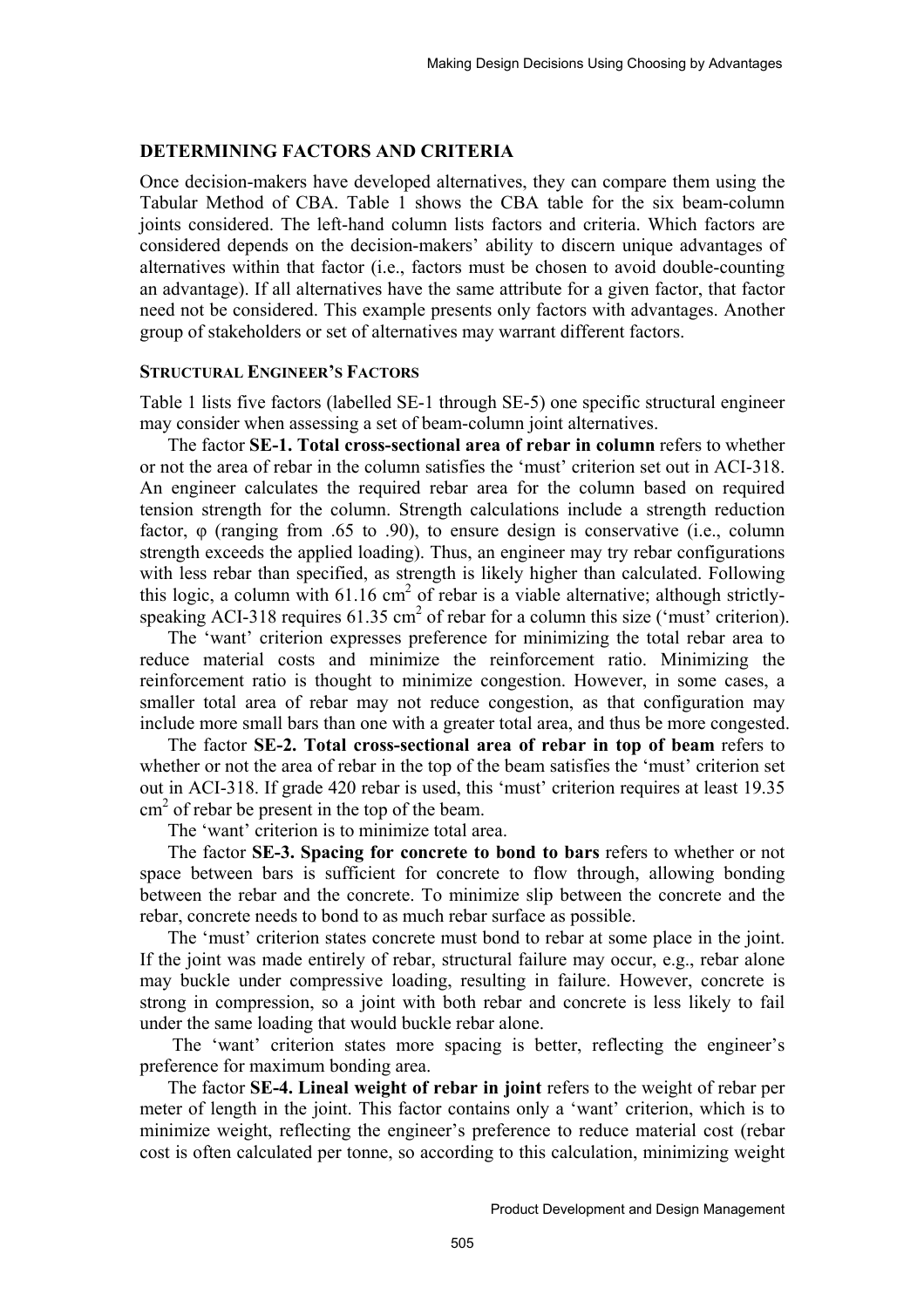minimizes material cost) and weight of material to be placed. In some cases, a rebar fabricator may favour more weight if it makes placing easier.

| Table 1: CBA Table for Rebar Configuration in Beam-Column Joint |  |  |  |  |  |  |  |  |
|-----------------------------------------------------------------|--|--|--|--|--|--|--|--|
|-----------------------------------------------------------------|--|--|--|--|--|--|--|--|

| <b>FACTORS</b>                                                                                                                                                                                            | <b>ALTERNATIVES</b>         |     |                                   |     |                        |     |                                      |      |                                       |       |                                       |                  |
|-----------------------------------------------------------------------------------------------------------------------------------------------------------------------------------------------------------|-----------------------------|-----|-----------------------------------|-----|------------------------|-----|--------------------------------------|------|---------------------------------------|-------|---------------------------------------|------------------|
|                                                                                                                                                                                                           |                             |     | Column 1, Beam 2 Column 1, Beam 3 |     | Column 1, Beam 6       |     | Column 2, Beam 2                     |      | Column 2, Beam 3                      |       | Column 2, Beam 6                      |                  |
| SE-1. Total cross-sectional area of rebar in column                                                                                                                                                       |                             |     |                                   |     |                        |     |                                      |      |                                       |       |                                       |                  |
| Must Criterion: Total rebar area in column >= 61.29 $\text{cm}^2$                                                                                                                                         |                             |     |                                   |     |                        |     |                                      |      |                                       |       |                                       |                  |
| Want Criterion: The least amount of rebar to fulfill must criterion is best                                                                                                                               |                             |     |                                   |     |                        |     |                                      |      |                                       |       |                                       |                  |
| Attributes:                                                                                                                                                                                               | 61.94 $cm2$                 |     | 61.94 $cm2$                       |     | 61.94 $cm2$            |     | 61.16 cm<br>78 cm <sup>2</sup> fewer | 10   | 61.16 cm<br>.78 cm <sup>2</sup> fewer | 10    | 61.16 cm<br>.78 cm <sup>2</sup> fewer | $\frac{1}{2}$ 10 |
| Advantages:<br>SE-2. Total cross-sectional area of rebar in top of beam                                                                                                                                   |                             |     |                                   |     |                        |     |                                      | ÷    |                                       |       |                                       |                  |
| Must Criterion: Total rebar area in column >= 19.35 cm <sup>2</sup>                                                                                                                                       |                             |     |                                   |     |                        |     |                                      |      |                                       |       |                                       |                  |
| Want Criterion: The least amount of rebar to fulfill must criterion is best                                                                                                                               |                             |     |                                   |     |                        |     |                                      |      |                                       |       |                                       |                  |
| Attributes:                                                                                                                                                                                               | 20.39 cm <sup>2</sup>       |     | 19.35 $cm2$                       |     | 20.39 cm               |     | 20.39 cm                             |      | 19.35 cm <sup>2</sup>                 |       | 20.39 cm                              |                  |
| Advantages:                                                                                                                                                                                               |                             |     | 1.04 cm <sup>2</sup> fewer        | 20  |                        |     |                                      |      |                                       |       |                                       |                  |
| SE-3. Spacing for concrete to bond to bars                                                                                                                                                                |                             |     |                                   |     |                        |     |                                      |      |                                       |       |                                       |                  |
| Must Criterion: Concrete must be able to enter the beam-column joint                                                                                                                                      |                             |     |                                   |     |                        |     |                                      |      |                                       |       |                                       |                  |
| Want Criterion: The more bar surface area that can bond to concrete, the better (more clear space between bars preferred)                                                                                 |                             |     |                                   |     |                        |     |                                      |      |                                       |       |                                       |                  |
|                                                                                                                                                                                                           |                             |     |                                   |     | 6.4 cm<br>between beam |     | Beam and<br>column rebar             |      | 6.1 cm<br>between beam                |       |                                       |                  |
|                                                                                                                                                                                                           |                             |     |                                   |     | and column             |     | touch, no                            |      | and column                            |       |                                       |                  |
| Attributes:                                                                                                                                                                                               | Intersection                |     | Intersection                      |     | reinforcement          |     | intersection                         |      | reinf.                                |       | Intersection                          |                  |
| Advantages:                                                                                                                                                                                               |                             |     |                                   |     |                        |     | Beam and                             |      |                                       |       |                                       |                  |
|                                                                                                                                                                                                           |                             |     |                                   |     | 6.4 additional         |     | column do not                        |      | 6.1 additional                        |       |                                       |                  |
|                                                                                                                                                                                                           |                             |     |                                   |     | cm of clear            |     | intersect rather:                    |      | cm of clear                           |       |                                       |                  |
| SE-4. Lineal mass of rebar                                                                                                                                                                                |                             |     |                                   |     | space                  | 90  | than intersect                       | 55   | space                                 | 85    |                                       |                  |
| Want Criterion: The lighter the better                                                                                                                                                                    |                             |     |                                   |     |                        |     |                                      |      |                                       |       |                                       |                  |
| Attributes:                                                                                                                                                                                               | 73.9 kg/m                   |     | 73.1 kg/m                         |     | 73.9 kg/m              |     | 72.9 kg/m                            |      | 72.1 kg/m                             |       | 72.9 kg/m                             |                  |
| Advantages:                                                                                                                                                                                               |                             |     | 8 kg/m less                       | 15  |                        |     | 1.0 kg/m less 20                     |      | 1.8 kg/m less                         | $-45$ | 1.0 kg/m less 20                      |                  |
| SE-5. Maximum spacing between column bars                                                                                                                                                                 |                             |     |                                   |     |                        |     |                                      |      |                                       |       |                                       |                  |
| Must Criterion: Concrete must be able to enter the beam-column joint (spacing must be at least as large as aggregate)<br>Want Criterion: The more homogeneous, the better (lower maximum spacing is best) |                             |     |                                   |     |                        |     |                                      |      |                                       |       |                                       |                  |
| Attributes:                                                                                                                                                                                               | 10.7 cm                     |     | 10.7 cm                           |     | 10.7 cm                |     |                                      |      |                                       |       |                                       |                  |
|                                                                                                                                                                                                           | <mark>3.8 cm less</mark>    |     | 3.8 cm less                       |     | 3.8 cm less            |     | 14.5 cm                              |      | 14.5 cm                               |       | 14.5 cm                               |                  |
| Advantages:                                                                                                                                                                                               | space                       | 65  | space                             | 65  | space                  | 65  |                                      |      |                                       |       |                                       |                  |
| F-1. Intersection of beam and column reinforcement                                                                                                                                                        |                             |     |                                   |     |                        |     |                                      |      |                                       |       |                                       |                  |
| Must Criterion: The bars of the column and the bars of the beam cannot intersect                                                                                                                          |                             |     |                                   |     |                        |     |                                      |      |                                       |       |                                       |                  |
| Want Criterion: The beam bars and column bars will touch, but not intersect                                                                                                                               |                             |     |                                   |     |                        |     |                                      |      |                                       |       |                                       |                  |
|                                                                                                                                                                                                           |                             |     |                                   |     | 6.1 cm                 |     | Beam and<br>column                   |      | 6.1 cm                                |       | 6.1 cm                                |                  |
|                                                                                                                                                                                                           |                             |     |                                   |     | between beam           |     | reinforcement                        |      | between beam                          |       | between beam                          |                  |
|                                                                                                                                                                                                           |                             |     |                                   |     | and column             |     | touching, no                         |      | and column                            |       | and column                            |                  |
| Attributes:                                                                                                                                                                                               | Intersection                |     | Intersection                      |     | reinf.                 |     | intersection                         |      | reinf.                                |       | reinf.                                |                  |
| Advantages:                                                                                                                                                                                               |                             |     |                                   |     | Bars do not            |     | <b>Bars</b> touch                    |      | Bars do not                           |       | Bars do not                           |                  |
|                                                                                                                                                                                                           |                             |     |                                   |     | touch or               | 50  | rather than not L                    | (100 | touch or                              | 50    | touch or                              | 50               |
| touch<br>intersect<br>intersect<br>intersect<br>F-2. Number of bends necessary for beam and column bars not to intersect                                                                                  |                             |     |                                   |     |                        |     |                                      |      |                                       |       |                                       |                  |
| Want criterion: Fewer bends are better                                                                                                                                                                    |                             |     |                                   |     |                        |     |                                      |      |                                       |       |                                       |                  |
| Attributes:                                                                                                                                                                                               | 1 bend                      |     | <br><u>2 bends</u>                |     | 0 bends                |     | 0 bends                              |      | 0 bends                               |       | 0 bends                               |                  |
| Advantages:                                                                                                                                                                                               | 1 bend fewer                | '10 |                                   |     | <b>2</b> bends fewer   | 25  | 2 bends fewer                        |      | 2 bends fewer                         | 25    | 2 bends fewer                         | 25               |
| F-3. Bar availability<br>Must Criterion: Bars must be available for use as required by the placing schedule                                                                                               |                             |     |                                   |     |                        |     |                                      |      |                                       |       |                                       |                  |
| Want Criterion: Prefer to use bars with the shortest lead time                                                                                                                                            |                             |     |                                   |     |                        |     |                                      |      |                                       |       |                                       |                  |
|                                                                                                                                                                                                           | #22 (#7) and                |     | #29 (#9) bar                      |     | #29 (#9) bar           |     | #22 (#7) and                         |      | #29 (#9) bar                          |       | #29 (#9) bar                          |                  |
|                                                                                                                                                                                                           | #25 (#8) bar                |     | available in 2                    |     | available in 2         |     | #25 (#8) bar                         |      | available in 2                        |       | available in 2                        |                  |
|                                                                                                                                                                                                           | are readily                 |     | weeks; others                     |     | weeks; others          |     | are readily                          |      | weeks; others                         |       | weeks; others                         |                  |
| Attributes:                                                                                                                                                                                               | available                   |     | available                         |     | <u>available</u>       |     | available                            |      | <u>available</u>                      |       | available                             |                  |
|                                                                                                                                                                                                           | Material is most<br>readily |     |                                   |     |                        |     | Material is most:<br>readily         |      |                                       |       |                                       |                  |
| Advantages:                                                                                                                                                                                               | available                   | 40  |                                   |     |                        |     | available                            | 40   |                                       |       |                                       |                  |
| F-4. Number of bars used                                                                                                                                                                                  |                             |     |                                   |     |                        |     |                                      |      |                                       |       |                                       |                  |
| Want Criterion: The less bars, the better                                                                                                                                                                 |                             |     |                                   |     |                        |     |                                      |      |                                       |       |                                       |                  |
| Attributes:                                                                                                                                                                                               | 23 bars                     |     | 22 bars<br>1 bar fewer            |     | 18 bars                |     | 19 bars                              |      | 18 bars                               |       | 18 bars                               |                  |
| Advantages:                                                                                                                                                                                               |                             |     |                                   |     | 5 bars fewer           | 10  | 4 bars fewer                         |      | 5 bars fewer                          | 10    | 5 bars fewer                          | 10               |
| F-5. Number of layers of rebar in top of beam                                                                                                                                                             |                             |     |                                   |     |                        |     |                                      |      |                                       |       |                                       |                  |
| Must Criterion: At least one layer of reinforcement is required in the top of the beam<br>Want Criterion: Fewer lavers of reinforcement are preferred                                                     |                             |     |                                   |     |                        |     |                                      |      |                                       |       |                                       |                  |
| Attributes:                                                                                                                                                                                               | 1 layer                     |     | 1 layer                           |     | <br>2 layers           |     | 1 layer                              |      | 1 layer                               |       | 2 layers                              |                  |
| Advantages:                                                                                                                                                                                               | 1 less layer                | 5   | 1 less layer                      | 5   |                        |     | 1 less layer                         | 5    |                                       |       |                                       |                  |
| F-6. Number of different bar sizes used                                                                                                                                                                   |                             |     |                                   |     |                        |     |                                      |      |                                       |       |                                       |                  |
| Want Criterion: Fewer different bar sizes is preferred                                                                                                                                                    |                             |     |                                   |     |                        |     |                                      |      |                                       |       |                                       |                  |
| Attributes:                                                                                                                                                                                               | 2 sizes<br>1 less size      | 5   | 2 sizes<br>1 less size            | 5   | 3 sizes                |     | 2 sizes<br>1 less size               | 5    | 3 sizes                               |       | 3 sizes                               |                  |
| Advantages:<br>τοται                                                                                                                                                                                      |                             |     |                                   |     |                        |     |                                      |      |                                       |       |                                       |                  |
| <b>IMPORTANCE:</b>                                                                                                                                                                                        |                             | 125 |                                   | 114 |                        | 240 |                                      | 268  |                                       | 245   |                                       | 115              |
|                                                                                                                                                                                                           |                             |     |                                   |     |                        |     |                                      |      |                                       |       |                                       |                  |

Proceedings for the 17<sup>th</sup> Annual Conference of the International Group for Lean Construction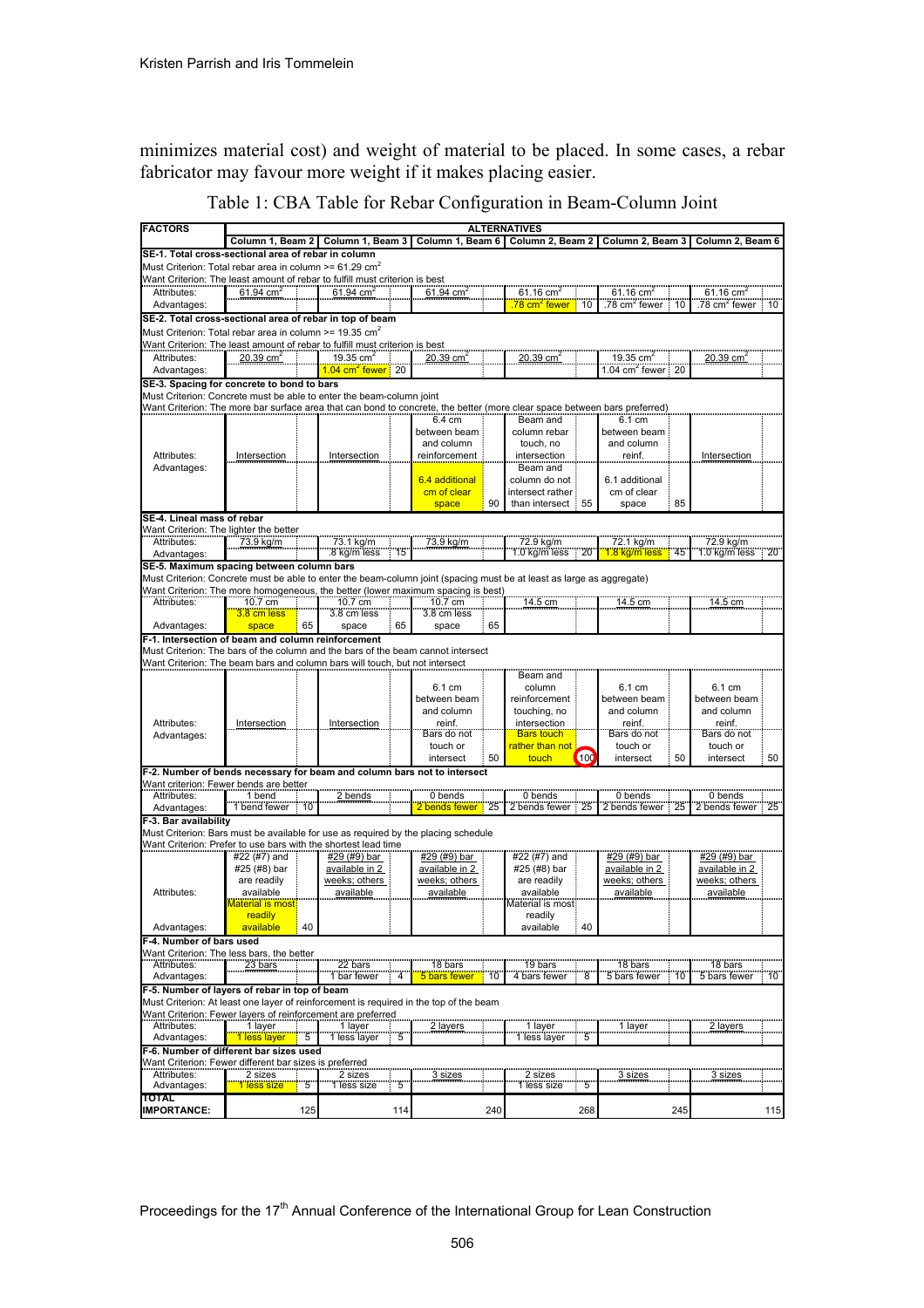The factor **SE-5. Maximum spacing between column bars** refers to the homogeneity of the material in the column. An element with more bars spaced closer together is more homogeneous than an element with one large bar, so the higher the maximum spacing, the less homogeneous the material. An engineer may focus more on homogeneity of material than on the number of bars used.

The 'must' criterion for this factor requires sufficient spacing for concrete to flow between bars. This is a function of aggregate size in the concrete mix (a design choice not determined within the scope of this example), but is on the order of 2 cm for this example (Mehta and Monteiro 2006). Homogeneity promotes better ductility and column behaviour, as forces distribute more evenly between bars. The 'want' criterion (the more homogeneous, the better) captures this preference.

#### **REBAR FABRICATOR'S FACTORS**

Table 1 also lists six factors (labelled F-1 through F-6) one specific rebar fabricator may consider when assessing the same set of beam-column joint alternatives.

The factor **F-1. Intersection of beam and column reinforcement** refers to whether or not beam and column reinforcement intersect if placed as specified. If plans show intersecting beam and column rebar, it must be bent or otherwise adjusted in the field to place it. If both beam and column reinforcement lie on the joint's centreline, rebar placers will adjust the beam or column bar to place the joint.

Although bars cannot physically intersect, intersection may be shown on plans. A 'must' criterion for this factor could state, "The bars coming into the joint cannot intersect." However, in most cases, if bars intersect on plans, one bar is moved, bent, or otherwise forced into place in the field, so this is not a 'must' criterion.

The 'want' criterion states the fabricator's preference for bars in the joint to be touching (not intersecting), thus eliminating the need to use spacers to place the joint.

The factor **F-2. Number of bends necessary for beam and column bars not to intersect** refers to the number of bends necessary to place rebar for the alternative as specified. The authors list attributes assuming a bar must be bent once to eliminate an intersection shown on plans (e.g., bar in the beam is bent to thread through column rebar). In reality, bars may not be bent in the field; instead they may simply be moved.

The 'want' criterion states preference for fewer bends; straight bars require less fabrication time.

The factor **F-3. Bar availability** refers to whether or not bars of a given size are available for use on the project. This factor accounts for the inventory of the fabricator and the lead time to get bars from the steel mill.

The 'must' criterion states that bars must be available for use when required by the rebar placing schedule.

The 'want' criterion states the fabricator's preference to use bars available sooner rather than later, as this allows placement to start earlier. Fabricators may keep a large inventory of bars, so they can provide bars for a job without long lead times. However, fabricators may not keep a large inventory of #43 [US #14] or #57 [US #18] bars, so if a job requires large quantities  $(> 110 \text{ tonnes})$  of either of these, the fabricator may coordinate with the mill to guarantee on-time rebar delivery (Richenberger 2008).

The factor **F-4. Number of bars** refers to the total number of bars to be placed.

The 'must' criterion states the total steel area must meet the ACI-318 requirement.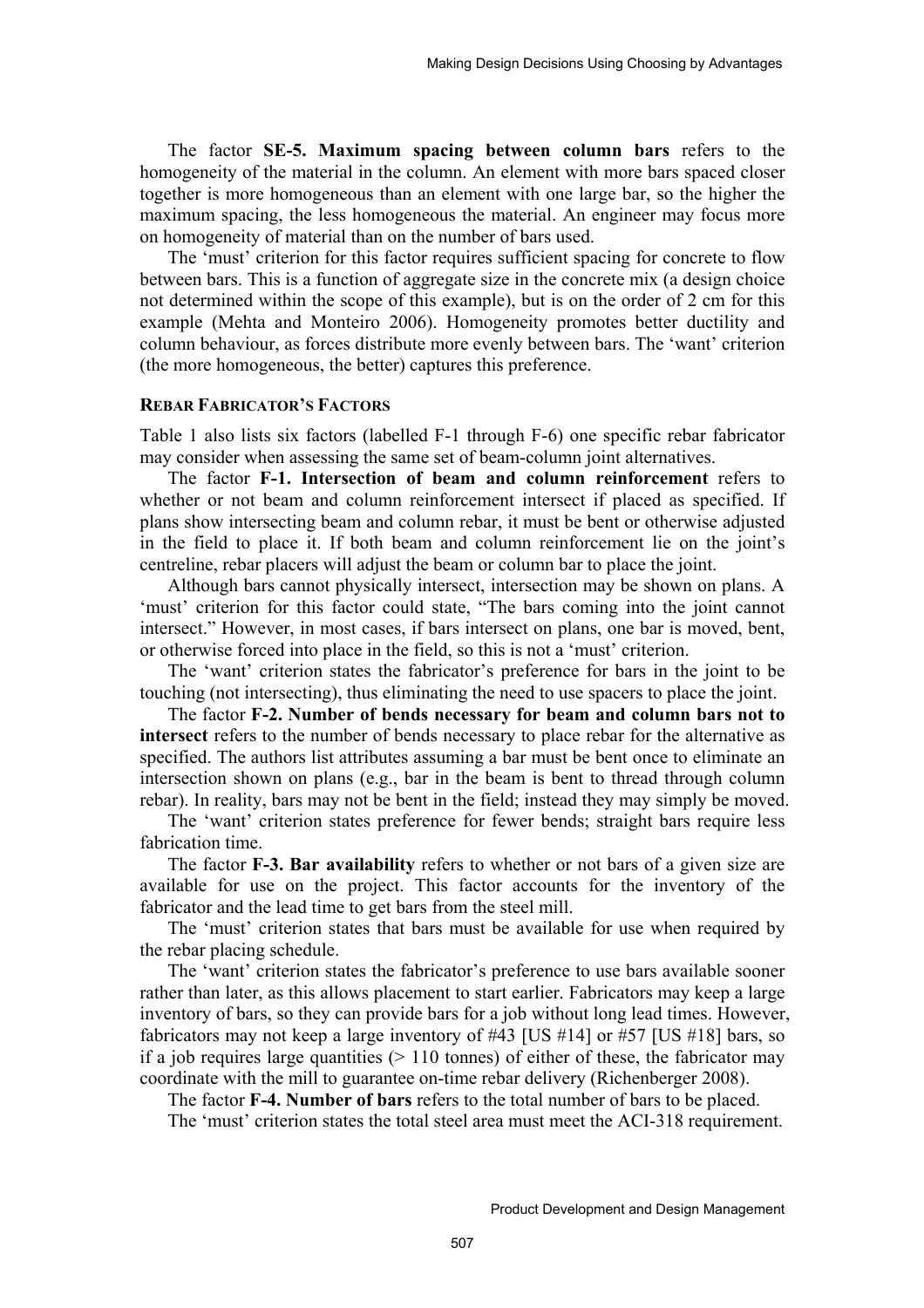The 'want' criterion states that fewer bars are better because it is faster to place fewer bars; provided bars are not larger than #36 [US #11] (placing #43 [US #14] and #57 [US #18] bars requires a crane, so productivity rates decline from #36 [US #11] to #43 [US #14] to #57 [US #18]). Note rebar of any size or length may be placed with a crane. However, two ironworkers can manually lift bars smaller than #36 [US #11], but most cannot lift #43 [US #14] or #57 [US #18] bar (Bennion 2007).

The factor **F-5. Number of layers of reinforcement in top of beam** refers to the number of layers of reinforcement in the top of the beam for each alternative.

The 'must' criterion states the minimum requirement for layers of reinforcement, that is, one layer is necessary in the top of the beam to provide strength for the beam. In some cases, loading or concrete properties eliminate the need for rebar. However, alternatives considered in this example require rebar.

The 'want' criterion expresses the fabricator's preference for fewer layers of reinforcement to minimize the need for spacers to maintain a minimum distance between layers of rebar so as to allow concrete to go in-between.

## **SUMMARIZE ATTRIBUTES OF EACH ALTERNATIVE**

Table 1 lists attributes of each alternative, each corresponding to a factor. In some cases, listing attributes may lead to consideration of new factors. For instance, when this example table was first developed, factors included 'Rebar area in beam' and 'Rebar area in column.' However, it became clear these factors were not specific enough, so 'Rebar area in beam' was split into 'Total cross-sectional area of rebar in top of beam' and 'Total cross-sectional area of rebar in bottom of beam.'

Attributes reflect data wherever possible. For example, within the 'Total crosssectional area of rebar in top of beam' factor, the attributes of each alternative show calculations of total area. Listing facts or data as attributes makes the CBA process more transparent and defensible, as the basis for a decision is clear.

## **DETERMINE THE ADVANTAGES OF EACH ALTERNATIVE**

Table 1 lists the dissimilarities or differences that make up the advantages of each alternative (Suhr 1999). Advantages reflect the backgrounds and expertise of the decision-makers who determine them. For instance, Table 1 reflects the authors' understanding of structural engineers' and fabricators' values.

## **ASSIGN A DEGREE OF IMPORTANCE TO EACH ADVANTAGE**

When assigning a degree of importance to each advantage, first highlight the mostimportant advantage in each factor (Table 1).

Second, select the *paramount advantage*. To determine the paramount advantage, compare the most-important advantages in each factor and select the most-important of these most-important advantages (Suhr 1999). The paramount advantage is used to set the importance scale. The lowest importance is zero, which denotes 'no advantage.' The paramount advantage takes the highest spot on the importance scale. Usually, the paramount advantage is assigned an importance of 100; however, in some cases, the range of advantages may warrant another importance (i.e., 10 or 1,000). The paramount advantage in this case is 'Bars touch rather than not touch' in the factor 'F-1. Intersection of beam and column reinforcement,' given an importance of 100.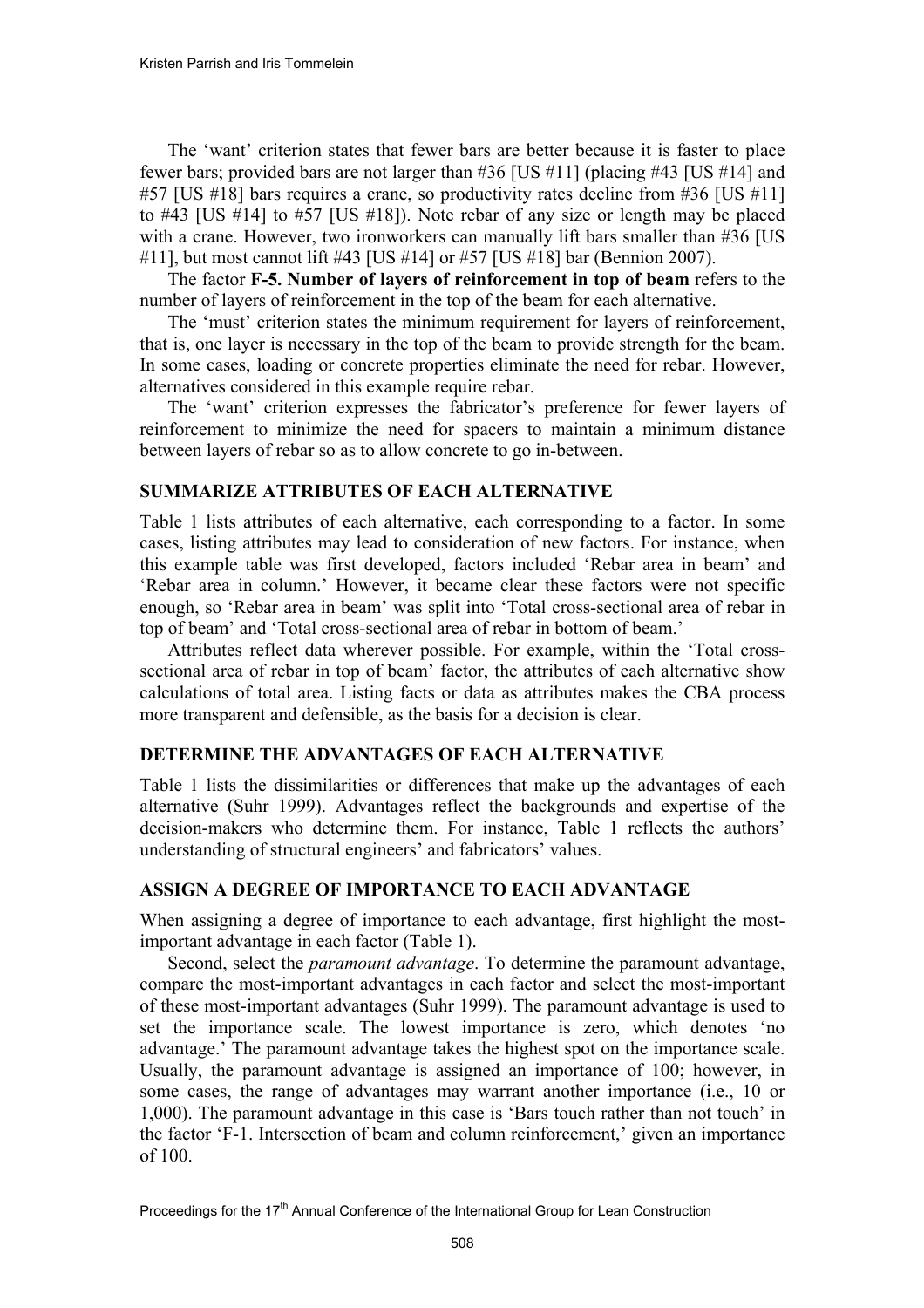Third, weigh the importance of the most-important advantage in each factor, compared to the paramount advantage. Finally, assign a degree of importance to the remaining advantages relative to the most-important advantage in that factor and record it in the table (Table 1). Involving multiple stakeholders in assigning a degree of importance to advantages allows decision-makers to consider multiple viewpoints. Further, if all stakeholders are included in determining the importance of advantages, they can explain their decision (and defend it if necessary).

Team members may have competing values and may struggle to reach agreement about the importance of a given advantage. Different groups of stakeholders may decide on different importances for advantages.

## **CALCULATE TOTAL IMPORTANCE**

Decision-makers total the importance of advantages of each alternative to identify the preferred alternative. The last row of Table 1 lists total importance for each alternative. Column 2 and Beam 2 (Total Importance = 268) is the preferred alternative.

#### **CONCLUSIONS**

CBA is a sound decision-making system that complements lean practices such as setbased design and early collaboration. The Tabular Method of CBA documents design and construction decisions, allowing new project team members to quickly become acquainted with alternatives considered and rationales used to evaluate these alternatives before they joined the team. This paper presents an example of the innovation and decision-making phases of a CBA process used to select rebar for a beam-column joint. The innovation phase consists of developing a set of alternatives (e.g., with set-based design) and determining the factors necessary to highlight the differences between these alternatives. The decision-making phase consists of choosing an alternative. During the decision-making phase, stakeholders assign a degree of importance to each advantage which spurs discussion among stakeholders about their values and preferences. This discussion can foster a shared understanding of the project goals and how each stakeholder contributes to realizing them. Once agreed upon, the table records the importance of each advantage.

This paper does not discuss the fourth and fifth phases of CBA, reconsideration and implementation. The reconsideration phase allows decision-makers to develop more alternatives or consider more factors if necessary (i.e., if the stakeholders are uncomfortable with the decision). The implementation phase applies the decision and makes adjustments if necessary during implementation.

Documenting alternatives, factors, criteria, attributes, advantages, and importances makes the decision-making process more transparent and provides a starting point for future decision-makers faced with a similar decision. As decisions begin to repeat from project to project, knowledge captured in CBA tables can be re-used, streamlining the decisions and decision-making process across projects.

#### **ACKNOWLEDGMENTS**

We thank John Koga and Paul Reiser of Herrero/Boldt for sponsoring our attendance to a CBA Training course. This research is funded by grant CMS-0511044 from the National Science Foundation (NSF) and by gifts made to the Project Production Systems Laboratory ( $P^2$ SL) (http://p2sl.berkeley.edu) by the Concrete Reinforcing